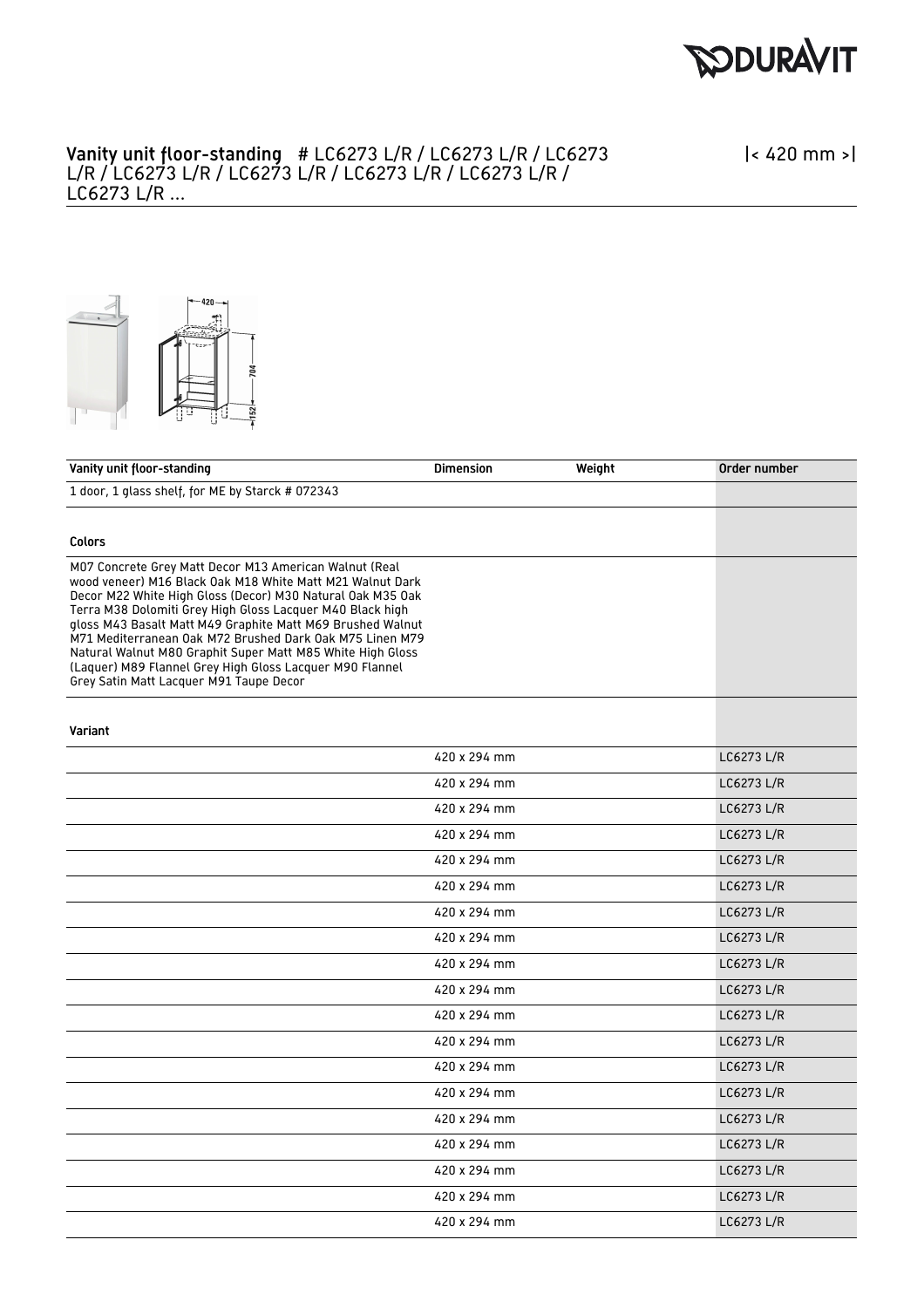

|< 420 mm >|

## Vanity unit floor-standing # LC6273 L/R / LC6273 L/R / LC6273 L/R / LC6273 L/R / LC6273 L/R / LC6273 L/R / LC6273 L/R / LC6273 L/R ...

|                                                                                                                                                                                                                                             | 420 x 294 mm     | LC6273 L/R |
|---------------------------------------------------------------------------------------------------------------------------------------------------------------------------------------------------------------------------------------------|------------------|------------|
|                                                                                                                                                                                                                                             | 420 x 294 mm     | LC6273 L/R |
|                                                                                                                                                                                                                                             | 420 x 294 mm     | LC6273 L/R |
|                                                                                                                                                                                                                                             | 420 x 294 mm     | LC6273 L/R |
|                                                                                                                                                                                                                                             | 420 x 294 mm     | LC6273 L/R |
|                                                                                                                                                                                                                                             | 420 x 294 mm     | LC6273 L/R |
|                                                                                                                                                                                                                                             | 420 x 294 mm     | LC6273 L/R |
|                                                                                                                                                                                                                                             | 420 x 294 mm     | LC6273 L/R |
|                                                                                                                                                                                                                                             | 420 x 294 mm     | LC6273 L/R |
|                                                                                                                                                                                                                                             | 420 x 294 mm     | LC6273 L/R |
|                                                                                                                                                                                                                                             | 420 x 294 mm     | LC6273 L/R |
|                                                                                                                                                                                                                                             | 420 x 294 mm     | LC6273 L/R |
|                                                                                                                                                                                                                                             | 420 x 294 mm     | LC6273 L/R |
|                                                                                                                                                                                                                                             | 420 x 294 mm     | LC6273 L/R |
|                                                                                                                                                                                                                                             | 420 x 294 mm     | LC6273 L/R |
|                                                                                                                                                                                                                                             | 420 x 294 mm     | LC6273 L/R |
|                                                                                                                                                                                                                                             | 420 x 294 mm     | LC6273 L/R |
|                                                                                                                                                                                                                                             | 420 x 294 mm     | LC6273 L/R |
|                                                                                                                                                                                                                                             | 420 x 294 mm     | LC6273 L/R |
|                                                                                                                                                                                                                                             | 420 x 294 mm     | LC6273 L/R |
|                                                                                                                                                                                                                                             | 420 x 294 mm     | LC6273 L/R |
|                                                                                                                                                                                                                                             | 420 x 294 mm     | LC6273 L/R |
|                                                                                                                                                                                                                                             | 420 x 294 mm     | LC6273 L/R |
|                                                                                                                                                                                                                                             | 420 x 294 mm     | LC6273 L/R |
|                                                                                                                                                                                                                                             | 420 x 294 mm     | LC6273 L/R |
| <b>Infobox</b>                                                                                                                                                                                                                              |                  |            |
| Legs not included, please order separately, Legs # UV 9991, UV 9992 are recommended, Legs # UV 9993, UV 9994<br>are recommended, Please keep 50 mm space to the wall, Required specification for ordering: - hinges left (L) /<br>right (R) |                  |            |
| Suitable products                                                                                                                                                                                                                           |                  |            |
| Plinth leg Aluminium matt, 2 pieces, 152 x 44 x 10 mm                                                                                                                                                                                       | 152 x 44 x 10 mm | UV9991     |
|                                                                                                                                                                                                                                             |                  | UV9992     |
| Plinth leg Aluminium matt, 4 pieces, 152 x 44 x 10 mm                                                                                                                                                                                       | 152 x 44 x 10 mm |            |
| Plinth leg Chrome, 2 pieces, 152 x 44 x 10 mm                                                                                                                                                                                               | 152 x 44 x 10 mm | UV9993     |
| Plinth leg Chrome, 4 pieces, 152 x 44 x 10 mm                                                                                                                                                                                               | 152 x 44 x 10 mm | UV9994     |